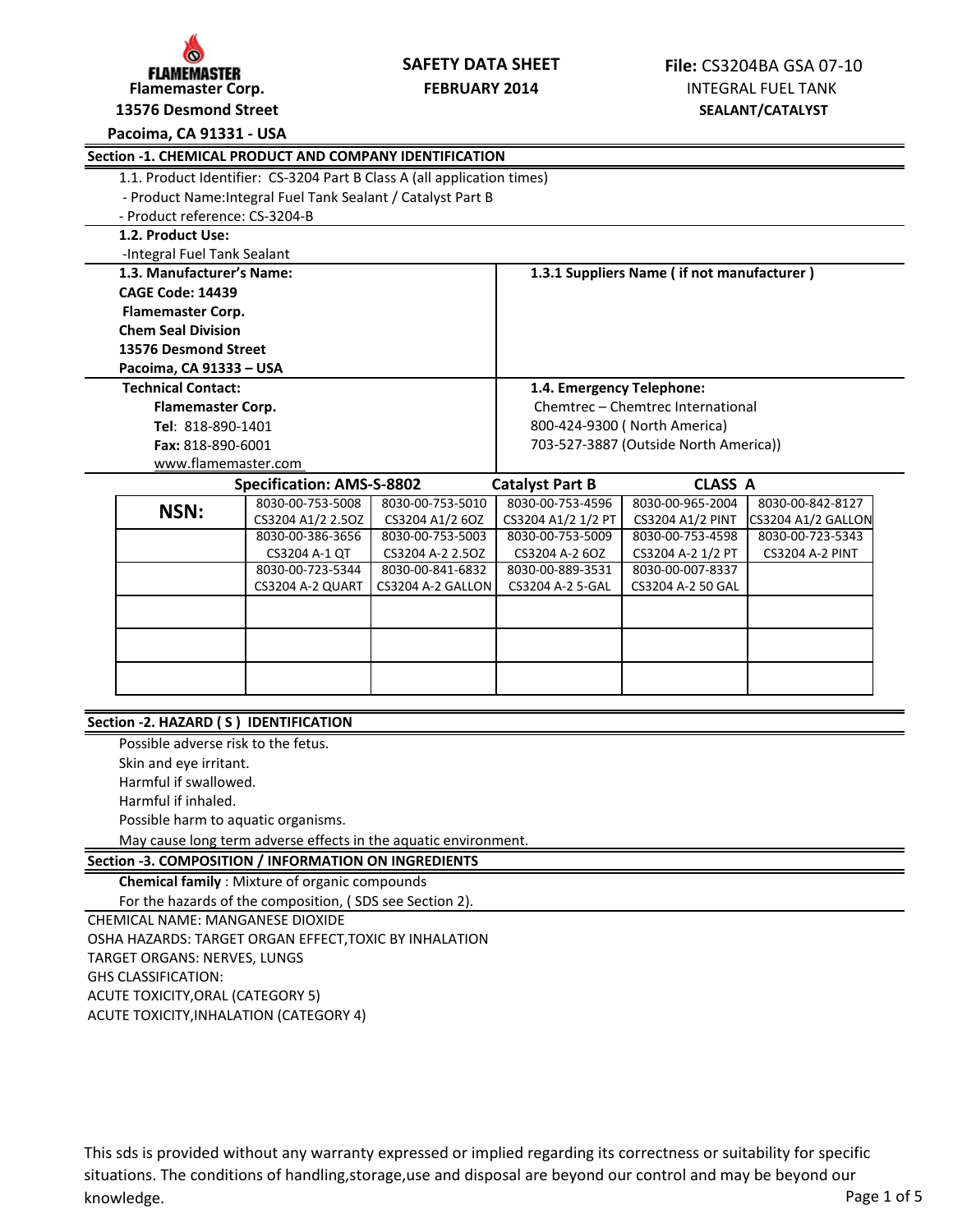| <b>SUBSTANCE</b>           | <b>H&amp;P Statements</b>                          | <b>CAS</b> | <b>EINECS/ELINCS</b> |
|----------------------------|----------------------------------------------------|------------|----------------------|
| % by weight in the product |                                                    |            |                      |
| Manganese Dioxide <65%     | H272, H302, H332, H373                             | 1313-13-9  | 215-202-6            |
| Manganese Dioxide <65%     |                                                    | 1313-13-9  | 215-202-6            |
|                            | P280, P210, P221, P371+P380+<br>P375P304+P340,P312 |            |                      |

# **Section -4. FIRST-AID MEASURES**

**General:** When in doubt or symptoms persist, seek medical attention. Have Safety Data Sheet information available. Never give anything by mouth to an unconscious person.

**Inhalation:** Remove to fresh air, if breathing has stopped, administer artificial respiration. Give nothing by mouth, seek immediate medical attention.

**Eye contact:** Irrigate with clean, fresh water for at least 15 minutes, holding the eyelids apart, and seek medical attention. **Skin contact:** Remove contaminated clothing. Wash skin thoroughly with soap and water or use recognized skin cleaners. Do NOT use aromatic solvents, thinners or petroleum products.

**Ingestion**: If accidentally swallowed obtain immediate medical attention. Keep at rest. Do NOT induce vomiting. Never give anything by mouth to an unconscious person.

**Section -5. FIRE-FIGHTING MEASURES** 

# **Extinguishing agents**

**Recommended:** Universal resistant foam, CO2, water, powder.

**Agents to avoid:** None known

#### **Attention**

Fire will produce dense black smoke. Exposure to decomposition products may cause a Health Hazard. Fire fighters should wear self-contained breathing apparatus.

Water mist may be used to cool closed containers to prevent pressure build-up and possible auto-ignition and explosion when exposed to extreme heat.

Do not weld, flame cut or expose to extreme heat or ignition sources, empty containers which have contained flammable products.

Do not allow run-off from fire fighting to enter drains or water courses.

#### **Section -6. ACCIDENTAL RELEASE MEASURES**

Eliminate sources of ignition, ventilate the area. Avoid breathing vapors by using appropriate respiratory protective equipment. Refer to protective measures listed in sections 7 & 8.

Collect spill with non-combustible absorbent materials, e.g. sand, earth, vermiculite, diatomaceous earth and place in a suitable container for disposal in accordance with local regulations (see section 13). Do not allow to enter drains or watercourses.

Clean-up with a detergent/ water mix ; avoid use of aromatic solvents. If the product enters drains or watercourses, inform authority with jurisdiction in accordance with state / local regulations.

# **Section -7. HANDLING AND STORAGE**

# **7.1 Handling:**

No smoking, eating and drinking during handling.

Keep containers tightly closed. Prior to movement containers which are opened should be carefully resealed. Avoid skin and eye contact. Avoid inhalation in case of exposure to vapor and spray mist.

Handle and open containers with care to avoid spilling of contents. Never use pressure to empty; container is not a pressure vessel. Clean or discard contaminated clothing and shoes.

Preparation may charge electrostatically; always use grounding/ bonding/ earthing leads when transferring contents of containers. Operators should wear antistatic footwear and clothing, and floors should be electrically conductive. Vapors are heavier than air and may spread along floors. Vapors may form explosive mixtures with air. Prevent the creation of flammable or explosive concentrations of vapor in air, and avoid vapor concentration higher than the Occupational Exposure Limits.

Use in areas from which local sources of ignition have been excluded. Electrical equipment including lighting should be protected to the appropriate standard. Isolate from sources of heat, sparks and open flame. Non-sparking tools are recommended.

This sds is provided without any warranty expressed or implied regarding its correctness or suitability for specific situations. The conditions of handling,storage,use and disposal are beyond our control and may be beyond our knowledge. The page 2 of 5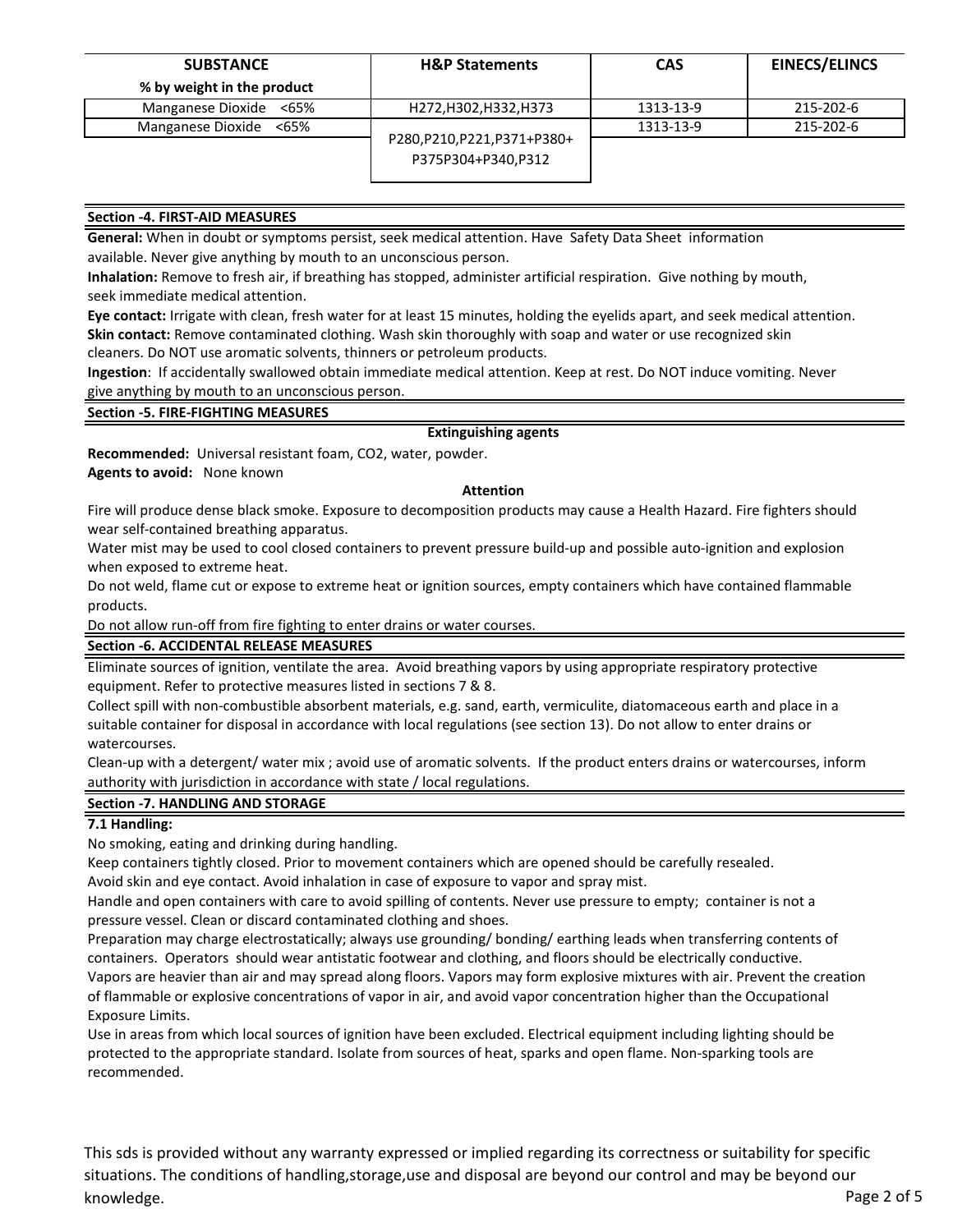# **7.2 Storage:**

Observe label precautions. Store between 32/F and 95/F ( 0/C and 35/C ) in a dry, clean and well ventilated place, away from sources of heat, ignition, and direct sunlight. For flash points below 23 °C store in an area constructed to the appropriate standard

# **8. EXPOSURE CONTROLS / PERSONAL PROTECTION**

# **8.1 Engineering measures:**

Avoid the inhalation of vapors, spray mist and particulates. Achieve by local exhaust ventilation providing good general extraction as to keep air-borne concentration below the Occupational Exposure Limits (OEL).

If local / area ventilation is not sufficient to comply with OEL, suitable (NIOSH) respiratory protection to be provided. Always provide suitable (NIOSH) respiratory protection when sanding, grinding or otherwise abrading cured material.

# **8.2 Exposure limits**

| Work place exposure limits (8 hour) |             |                    |  |  |  |
|-------------------------------------|-------------|--------------------|--|--|--|
| <b>Substance</b>                    | <b>OSHA</b> | <b>ACGIH TLV</b>   |  |  |  |
| Manganese Dioxide <65%              | 5 ppm       | 5mg/m <sup>3</sup> |  |  |  |
| * can be absorbed through skin      |             |                    |  |  |  |

# **8.3 Personal protection**

All Personal Protective Equipment, including Respiratory Protection, used to control exposure to hazardous substances must be selected to meet the requirements of OSHA Regulations.

# **Respiratory protection :**

Appropriate respiratory protection equipment should be selected according to the type of contaminants, following regulatory (OSHA / NIOSH) and manufacturers instructions including proper fitting of devices.

# **Hand protection :**

For prolonged or repeated contact, recommend gloves type: polyvinyl alcohol, nitrile rubber, latex rubber (some people may exhibit sensitivity to Latex). Barrier creams may help to protect exposed areas of the skin. However, they should not be applied post exposure.

# **Eye protection :**

Use safety glasses with side shields to protect against splashes. Face shields may also be worn.

# **Skin protection :**

Protective clothing made of antistatic and fire resistant fibers. All parts of the body should be washed after contact. Use good hygiene and industrial practices, keep working clothes clean.

# • Physical state at:  $68^{\circ}$  F (20 ° C) Liquid  $\bullet$  Ph : 9.0 • Flash point: 200 ° F (93 ° C) Method: TCC  $\bullet$  WOLATILE BY VOLUME : 2.0 • Specific gravity at: 68 ° F (20 ° C) 2.0 • Vapor pressure at: 68 º F (20 º C) N/A • Vapor Density: N/A • Color: BLACK • Lower Explosive Limit (% vol.): N/A • Appearance: PASTE • Upper Explosive Limit '(% vol.): N/A • Odor: NEGLIGIBLE OILY ODOR • Miscibility in water at 20 ° C: NEGLIGIBLE **• Boiling Point: Unknown**

# **10. STABILITY AND REACTIVITY**

**9. PHYSICAL AND CHEMICAL PROPERTIES** 

Stable under recommended storage and handling conditions (see SDS section 7). In case of combustion, may produce hazardous decomposition products such as :

• Carbon monoxide • Oxides of nitrogen, Carbon, Manganese Compounds

• Sulfur oxides

This sds is provided without any warranty expressed or implied regarding its correctness or suitability for specific situations. The conditions of handling,storage,use and disposal are beyond our control and may be beyond our knowledge. The page 3 of 5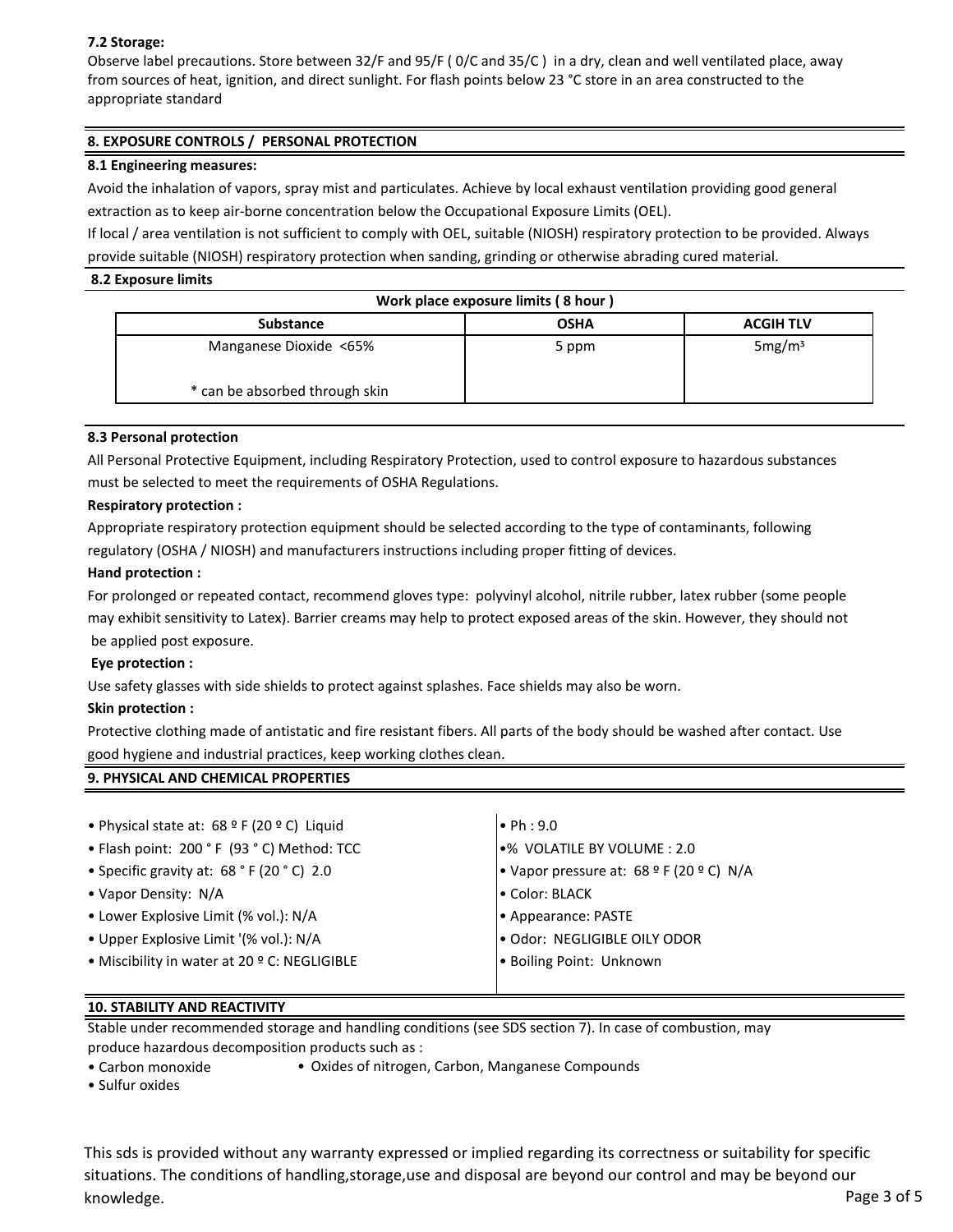#### **11. TOXICOLOGICAL INFORMATION**

There are no data available on the preparation itself. See (SDS Sections 3 and 15) for details.

Exposure to component solvents vapors at concentrations in excess of the stated Occupational Exposure Limits may result in adverse health

#### **12. ECOLOGICAL INFORMATION**

 There is no data available on the preparation itself. Do not allow the product to enter drains or water ways. See (SDS Sections 3 and 15)

#### **13. DISPOSAL CONSIDERATIONS**

Recommended incineration or land fill as hazardous waste per Federal, State and local regulations.

React with base and dispose of as hazardous waste per Federal, State and local regulations. Recommended

incineration or land fill.

#### **14. TRANSPORT INFORMATION**

**DOT:** Not regulated

**UN Number:** Not regulated **IATA:** Not regulated **IMDG/IMO:** Not regulated **NMFC:** 4620 SUB.5 – CL.60 **Schedule B #** 3506.91.0000

# **15. REGULATORY INFORMATION**

| <b>US Regulations Federal</b>            |                      |               |          |                        |
|------------------------------------------|----------------------|---------------|----------|------------------------|
| chemical (s) subject to the reporting    | <b>Chemical Name</b> | <b>CAS No</b> | Weight % | <b>Threshold limit</b> |
| requirements of section 313 of Title III |                      |               |          |                        |
| and of 40 CFR 372 (SARA)                 |                      |               |          |                        |
|                                          | Manganese Dioxide i  | 1313-13-9     | <65%     | Unknown                |
|                                          |                      |               |          |                        |

All remaining Constituents are non-hazardous per FED-STD-313 All Constituents are listed in TSCA inventory; complete mixture is excluded Per TSCA Par. 710.4 (d) 95 (6) (7) Constituents are not listed in TSCA 12b CORR. LIST

#### **US Regulations State**

| California Proposition 65 | <b>MANGANESE DIOXIDE</b> | 1313-13-9 | $< 65\%$ | unknown |  |
|---------------------------|--------------------------|-----------|----------|---------|--|
| (Developmental – Female)  |                          |           |          |         |  |
| <b>Massachusetts</b>      | <b>MANGANESE DIOXIDE</b> | 1313-13-9 | $< 65\%$ | unknown |  |
| New Jersey                | <b>MANGANESE DIOXIDE</b> | 1313-13-9 | $< 65\%$ | unknown |  |
| Pennsylvania              | <b>MANGANESE DIOXIDE</b> | 1313-13-9 | <65%     | unknown |  |
| Rhode Island              | <b>MANGANESE DIOXIDE</b> | 1313-13-9 | <65%     | unknown |  |



**materials Division 2: Materials Causing Other Toxic Effects: Manganese Dioxide CAS#1313-13-9**

This product has been classified in accordance with the hazard criteria of the Controlled Products Regulations (CPR) and the SDS contains all of the information required by CPR. Listed National Pollutant Release Inventory (NPRI):Manganese Dioxide cas#1313-13-9

This sds is provided without any warranty expressed or implied regarding its correctness or suitability for specific situations. The conditions of handling,storage,use and disposal are beyond our control and may be beyond our knowledge. The page 4 of 5